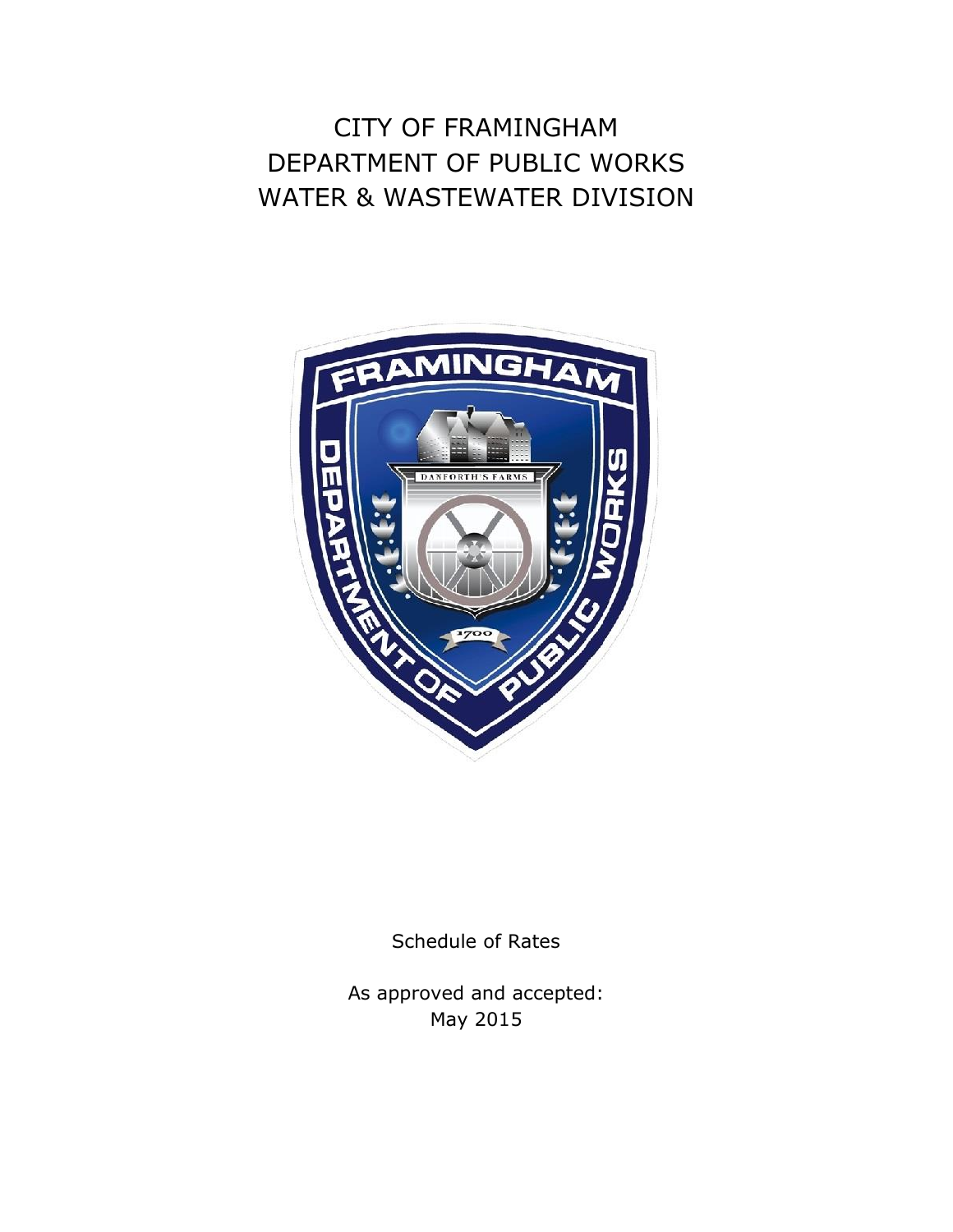All charges for water use and for work on services as described herein shall be computed in accordance with the following Schedule of Rates as approved by the Board of Selectmen in accordance with the laws of the Commonwealth and shall be revised periodically as appropriate.

**Water Entrance Fee -** The cost to enter into the system as a new water user is \$1,000 per inch of water service diameter. Pursuant to Section 4.3 of the Water Regulations, any increase in the size of service due to a change in use shall also pay the entrance fee. Any increase of service size that is not due to a change of use, shall pay the difference between the existing service size and the new service size. The table below shows an example of the fee calculation based on typical service diameters.

| Service Pipe Size | <b>Entrance Cost</b> |
|-------------------|----------------------|
|                   | \$1,000              |
| $1\frac{1}{2}$    | \$1,500              |
| $\bigcap$         | \$2,000              |
|                   | \$4,000              |

**Tapping Cost Component -** The cost for the tap of a new or replacement water service into the water system shall be \$400 per tap.

**Meters, Meter Reading Devices and Testing -** The cost for replacement meters and appurtenant meter reading devices shall be according the following schedule.

| Meter Size                             | Cost       |
|----------------------------------------|------------|
| 5/8''                                  | \$163.89   |
| 3/4''                                  | \$192.53   |
|                                        | \$245.47   |
| $1\frac{1}{2}$                         | \$1,799.00 |
| יי ר                                   | \$2,112.5  |
| <b>Smartpoint Meter Reading Device</b> | \$170.5    |
| Meter Test*                            | \$50       |

\*Used in billing disputes, customer only charged if meter is found to be reading accurately.

**Irrigation Meter** – All irrigation meters will be supplied (installation by others) at a cost of \$300.

**Water Turn on & Turn off** – A charge of \$25 will be assessed for turning water on or off at the curb stop. This charge will be per on or off occurrence.